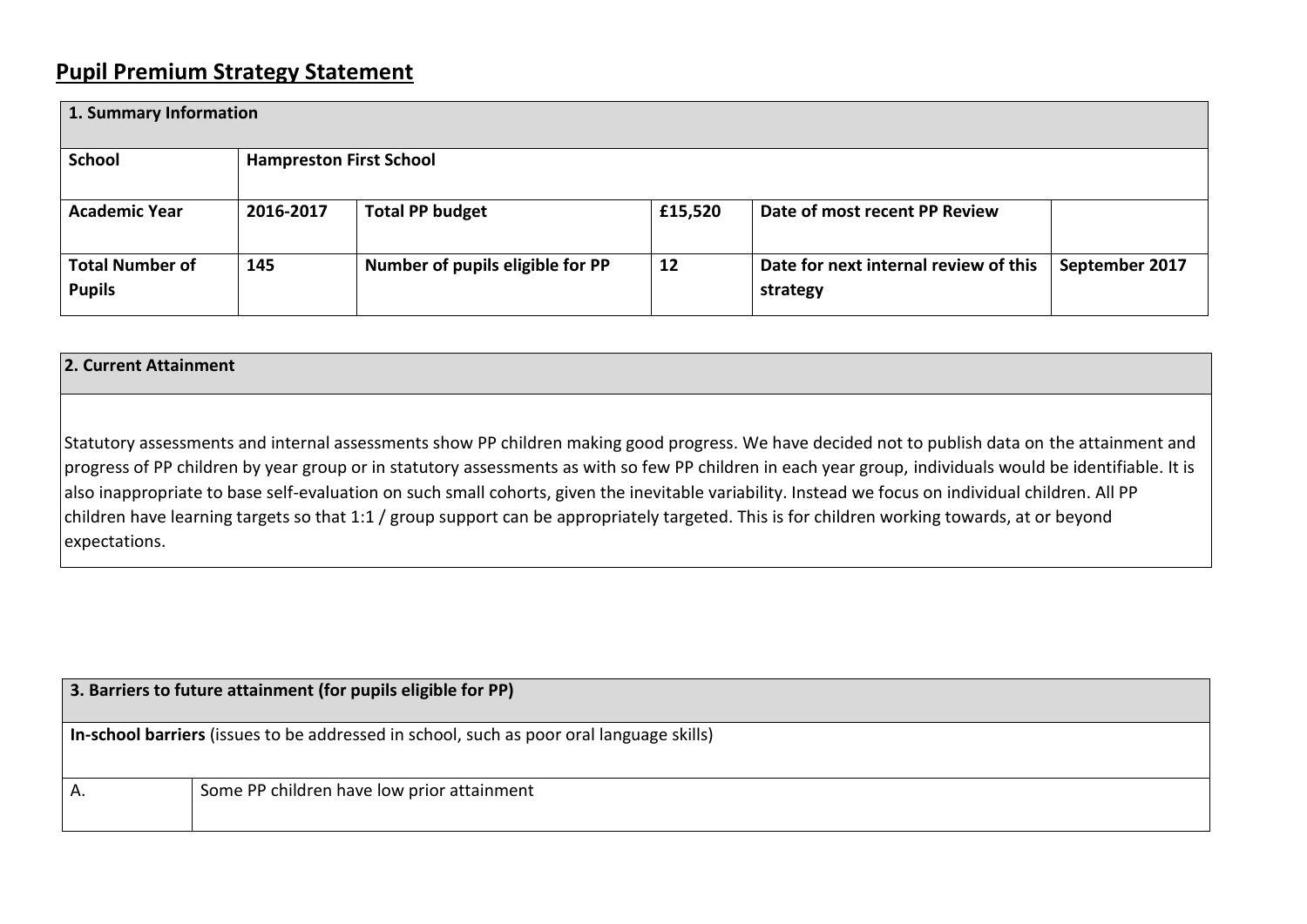| $B$ .                                                                                                    | Some PP children have additional needs                                         |  |  |  |  |
|----------------------------------------------------------------------------------------------------------|--------------------------------------------------------------------------------|--|--|--|--|
|                                                                                                          | Weaknesses in learning behaviours eg lack of independence, focus or resilience |  |  |  |  |
| D.                                                                                                       | Social and emotional problems affecting confidence and progress                |  |  |  |  |
| <b>External barriers</b> (issues which also require action outside school, such as low attendance rates) |                                                                                |  |  |  |  |
|                                                                                                          | Absence                                                                        |  |  |  |  |

| 4. Desired outcomes (Desired outcomes and how they will be measured) |                                                | Success criteria                                                                                                                                                                |  |  |
|----------------------------------------------------------------------|------------------------------------------------|---------------------------------------------------------------------------------------------------------------------------------------------------------------------------------|--|--|
| A                                                                    | Good progress                                  | PP children, whatever their prior attainment, make at least expected<br>progress, with some of those whose attainment is below age related<br>expectations starting to catch up |  |  |
| IB.                                                                  | Any additional needs are supported effectively | Children with additional needs are supported through the school's SEND<br>practice with recognition and support for any additional factors that PP<br>face.                     |  |  |
|                                                                      | Improved learning behaviours                   | Improvement in the learning behaviours demonstrated by targeted PP<br>children are evident – recognised by children and staff alike                                             |  |  |
| ID.                                                                  | Improved self-confidence and self-esteem       | Children feeling more confident to participate fully in school life and<br>take risks with their learning                                                                       |  |  |
| E                                                                    | Increased attendance                           | Attendance issues diminished                                                                                                                                                    |  |  |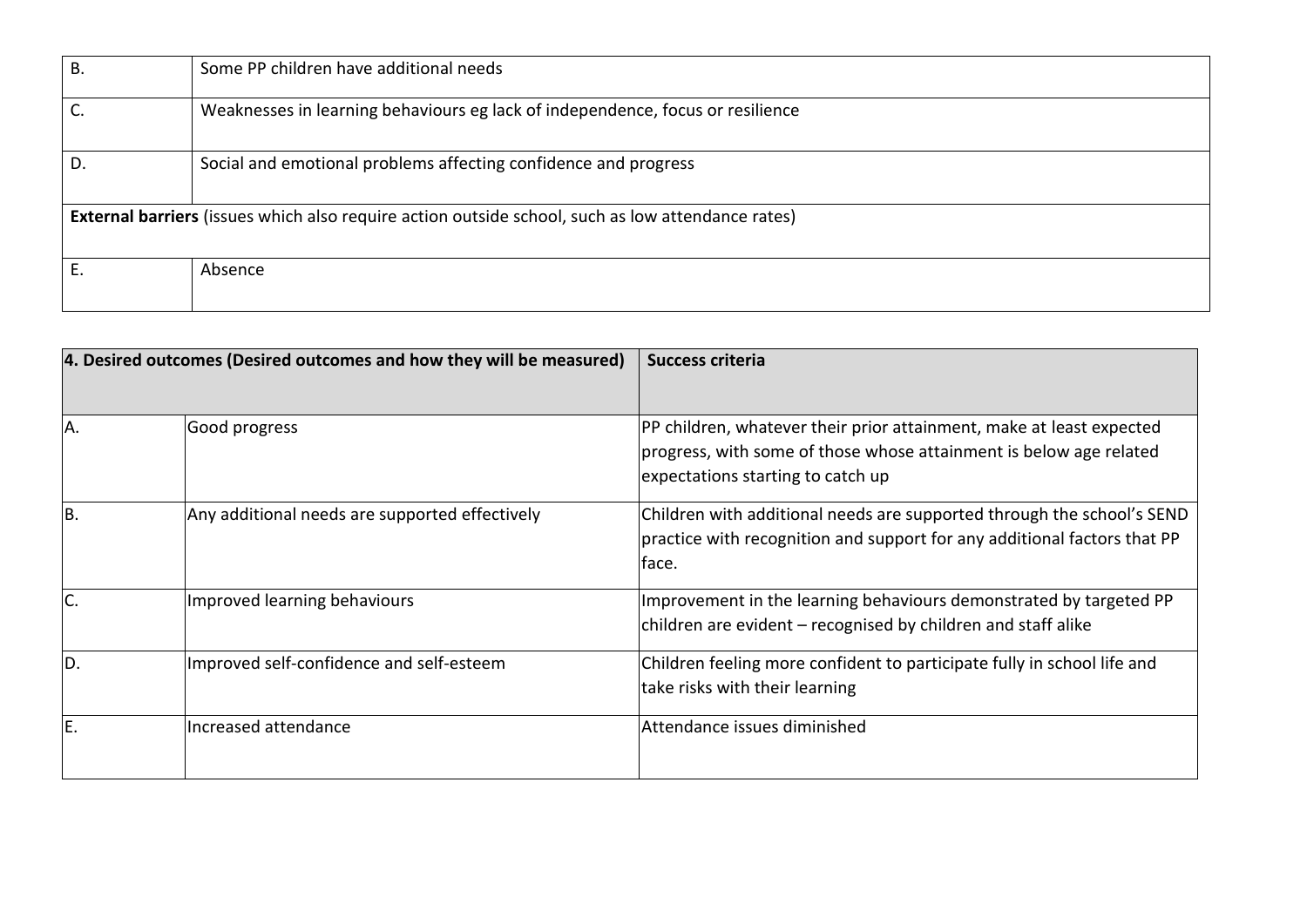|                                       | 5. Planned expenditure                                                                                                                                                                                                                          |                                                                                                                                                                               |                                                   |                          |                                         |  |  |
|---------------------------------------|-------------------------------------------------------------------------------------------------------------------------------------------------------------------------------------------------------------------------------------------------|-------------------------------------------------------------------------------------------------------------------------------------------------------------------------------|---------------------------------------------------|--------------------------|-----------------------------------------|--|--|
| <b>Academic Year</b>                  | 2016 - 2017                                                                                                                                                                                                                                     |                                                                                                                                                                               |                                                   |                          |                                         |  |  |
|                                       | The three headings below enable the school to demonstrate how they are using the Pupil Premium to improve classroom<br>pedagogy, provide targeted support and support whole school strategies<br>i. Quality of teaching for all                 |                                                                                                                                                                               |                                                   |                          |                                         |  |  |
| Desired outcome                       | Chosen action/approach                                                                                                                                                                                                                          | What is the evidence and<br>rationale for this choice?                                                                                                                        | How will you<br>ensure it is<br>implemented well? | Staff lead               | When will you review<br>implementation? |  |  |
| A. Good progress                      | CPD. All staff receive training<br>on 'Inspire Maths' and<br>grammar and spelling<br>strategies.<br>Peer teaching observations<br>Additional targeted TA<br>support where appropriate<br>(additional to full-time TA<br>support in all classes) | Introduction of Singapore style<br>maths and spelling focus to raise<br>expectations for all children.<br>Literacy focus to address under -<br>attainment.                    | Ongoing monitoring<br>programme                   | Head                     | Ongoing                                 |  |  |
| C. Improved<br>learning<br>behaviours | Introduce house system and<br>promote positive learning<br>behaviours - resilience, focus<br>etc-through house points.<br>Group responsibility helps<br>promote individual<br>responsibility for own learning<br>and behaviour                  | Progress meetings have highlighted<br>some children for whom learning<br>behaviours are preventing progress<br>eg children are easily distracted,<br>lack focus or confidence | Ongoing monitoring of<br>learning behaviours      | Assistant Head /<br>Head |                                         |  |  |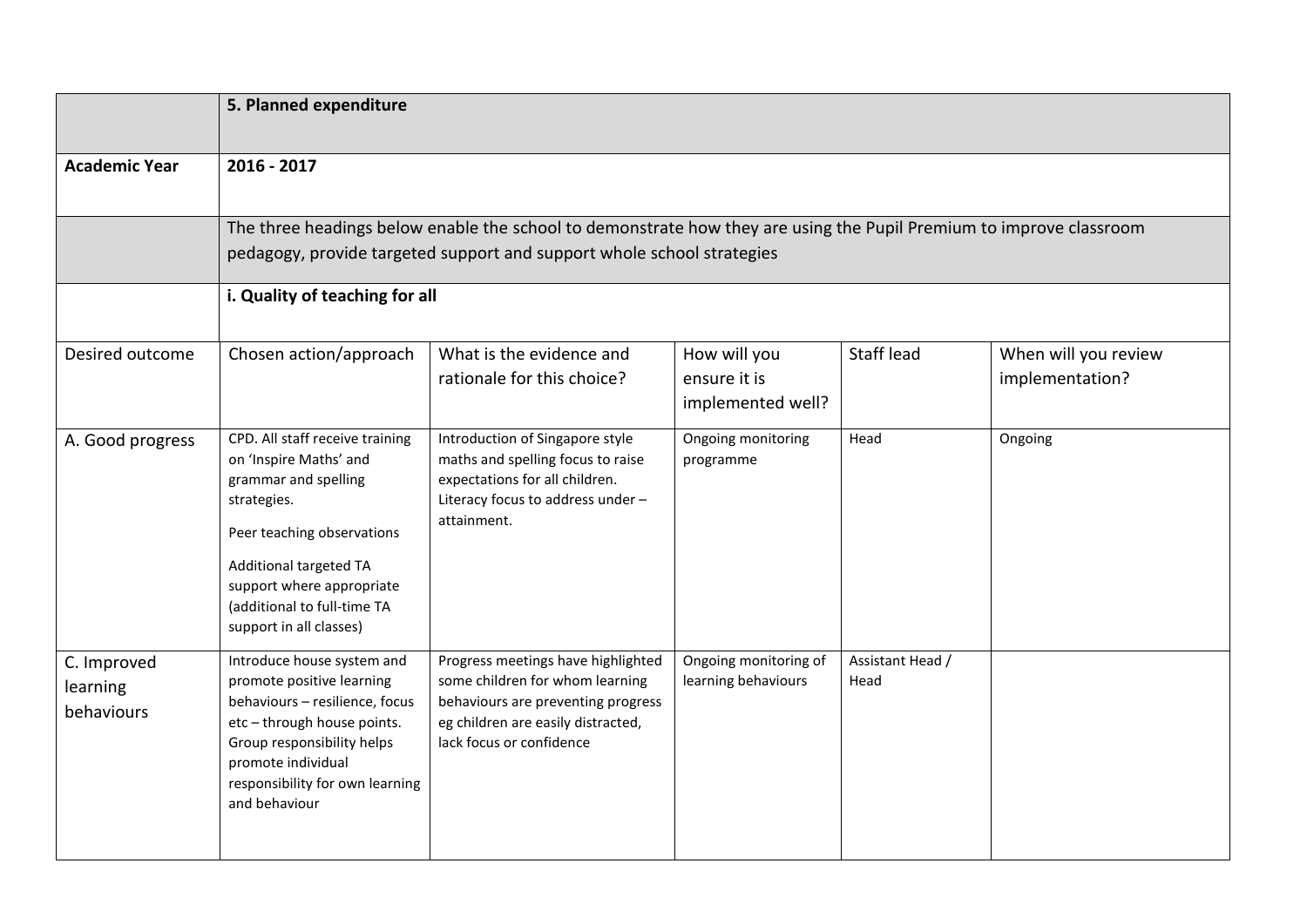| ii. Targeted support                                   |                                                                                                                                       |                                                           |                                                   |                        |                                         |
|--------------------------------------------------------|---------------------------------------------------------------------------------------------------------------------------------------|-----------------------------------------------------------|---------------------------------------------------|------------------------|-----------------------------------------|
| Desired outcome                                        | Chosen<br>action/approach                                                                                                             | What is the evidence<br>and rationale for this<br>choice? | How will you ensure<br>it is implemented<br>well? | Staff lead             | When will you review<br>implementation? |
| A. Good progress                                       | 1:1 / small group support<br>with specialist TA<br>(additional to full time TA<br>support in every class)                             | Boost progress with<br>additional targeted<br>support     | Track ongoing progress<br>of children             | Head / Assistant Heads | Termly                                  |
| <b>B.</b> Additional<br>needs supported<br>effectively | Specialist SEN teacher<br>supports and advises<br>where appropriate. Close<br>collaboration with<br>specialist TA.                    | Learning barriers faced by<br>children                    | Track ongoing progress<br>of children             | Head / Assistant Heads | Termly                                  |
| D. Improved self-<br>confidence and<br>self-esteem     | Social skills sessions with<br>small groups and where<br>appropriate individuals<br>TA and staff CPD courses -<br>autism, attachment, | Improve self-esteem and<br>self-confidence                | Track ongoing progress<br>of children             | Head / Assistant Heads | Termly                                  |
| Total budget cost:                                     |                                                                                                                                       |                                                           |                                                   |                        | £9000                                   |